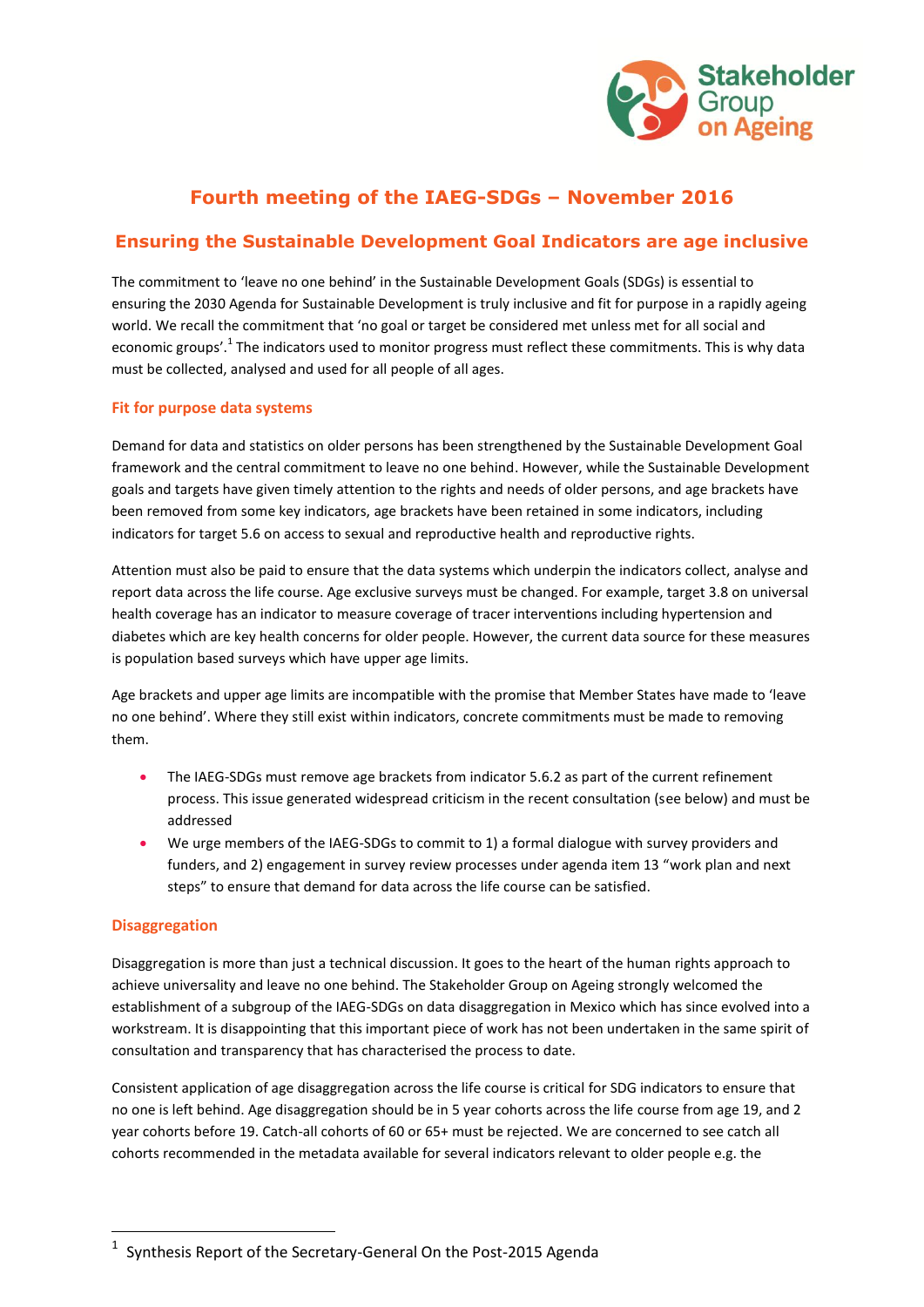metadata sheet<sup>2</sup> provided by UNAIDS for indicator 3.3.1 on new HIV infections recommends age disaggregation by age groups 0-14, 15-24, 15-49 and 50+ years.

You cannot disaggregate what does not exist. Urgent attention must be given to indicators which mention specific groups not captured in the agreed indicators. For example, target 2.2 refers to ending malnutrition in children under 5 years of age, and address the nutritional needs of adolescent girls, pregnant and lactating women and older persons. However, both of the indicators agreed for this target refer only to children under 5.

- The IAEG-SDGs must include additional indicators for target 2.2 as a matter of urgency. Deferring this matter to the review process in 2020 is unacceptable and will undermine implementation of this target for all the groups mentioned
- Stakeholders have concrete and technical input to make to the discussion on disaggregation. We urge the IAEG-SDGs to make specific commitments to consultation and transparency in the data disaggregation work stream under agenda item 12 "Work plan on data disaggregation and discussion of strategies and best practices for increasing the levels of disaggregation for SDG indicators"
- In its work going forward, we urge the IAEG-SDGs to consider standards for age disaggregation as part of the disaggregation work stream and reject a blanket cohort of 60 or 65+ to measure outcomes for older persons. Age disaggregation for adults should, at a minimum, be in 5 year cohorts across the life course.

| <b>Target</b>                                                               | <b>Comment on refinement</b>                                                                                                          |
|-----------------------------------------------------------------------------|---------------------------------------------------------------------------------------------------------------------------------------|
| Current Indicator 3.8.2: "Number of                                         | We strongly support the proposed refinement as a replacement                                                                          |
| people covered by health insurance or a                                     | to, and not an addition to, the current indicator 3.8.2. The                                                                          |
| public health system per 1,000                                              | refined indicator is a meaningful measure of financial protection                                                                     |
| population"                                                                 | and allows for disaggregation, including by income and gender, as                                                                     |
|                                                                             | is required. Data for household expenditure on health can be                                                                          |
| A Possible Refinement to Indicator 3.8.2:                                   | collected for this indicator from existing nationally representative                                                                  |
| Proportion of the population with large                                     | household surveys. The current indicator 3.8.2 'coverage by                                                                           |
| household expenditures (e.g. greater than                                   | health insurance or a public health system' should be removed as                                                                      |
| 25%) on health as a share of total                                          | wholly unsuitable. It is methodologically unsound to equate                                                                           |
| household expenditure or income                                             | financial protection to coverage by 'health insurance' or a 'public                                                                   |
|                                                                             | health system' if that health insurance or public health system is                                                                    |
|                                                                             | failing to prevent people falling into poverty because of health                                                                      |
|                                                                             | care costs. Further, the current indicator sends a dangerous                                                                          |
|                                                                             | message that all health insurance is to be welcomed. In reality                                                                       |
|                                                                             | many health insurance schemes, especially voluntary schemes,                                                                          |
|                                                                             | have directly exacerbated inequality and have left the most                                                                           |
|                                                                             | vulnerable unprotected.                                                                                                               |
| Current Indicator 5.6.2: Number of                                          | We reject the upper age limit included within this indicator.                                                                         |
| countries with laws and regulations that                                    |                                                                                                                                       |
| guarantee women aged 15-49 years                                            | As this indicator relates to laws and regulations which are highly<br>unlikely to carry upper age limits, and does not rely on survey |
| access to sexual and reproductive health<br>care, information and education | data that is currently age limited, the purpose of this upper age                                                                     |
|                                                                             | limit is unclear.                                                                                                                     |
| Possible Refinement to Indicator 5.6.2:                                     |                                                                                                                                       |
| Number of countries with laws and                                           | The target covers sexual as well as reproductive health care,                                                                         |
| regulations that guarantee women and                                        | information and education which makes it relevant to those over                                                                       |
| men aged 15.49 access to sexual and                                         | 49 as assumptions that older people are not sexually active are                                                                       |
| reproductive health care, information and                                   | unfounded. There is a host of gynaecological health challenges                                                                        |
| education                                                                   | e.g. cervical cancer, menopause, ageing with fistula or FGC/M,                                                                        |
|                                                                             | that are entirely ignored by a focus on women of childbearing age                                                                     |
|                                                                             | solely. Increased attention to post menopausal health is needed                                                                       |
|                                                                             | to respond to women's ongoing gynaecological health needs in                                                                          |
|                                                                             | later life.                                                                                                                           |

### **The below table outlines positions taken in the open consultation on possible refinements to indicators in September 2016**

1

<sup>&</sup>lt;sup>2</sup> <http://unstats.un.org/sdgs/metadata/files/Metadata-03-03-01.pdf>